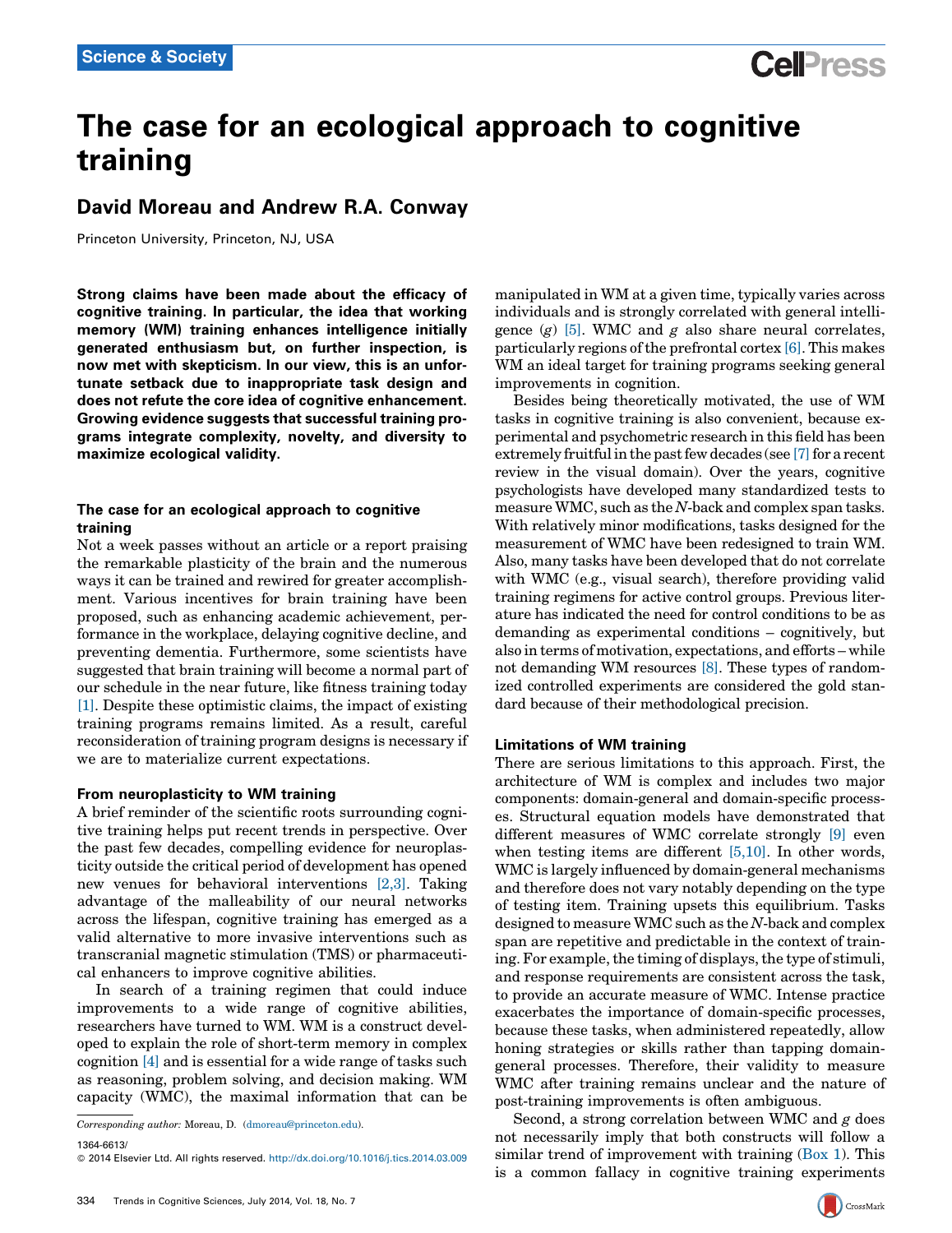#### <span id="page-1-0"></span>Box 1. Pretraining correlation does not imply training covariation

Two variables that are strongly correlated do not necessarily covary when one is being artificially inflated (e.g., via training). Figure I presents simulated data (normally distributed,  $N = 1000$ ) showing the relationship between WMC and  $g$  before and after WM training. Figure IA shows the case of an increase in WMC and  $g$  following training, with a stable correlation ( $r = 0.70$ ). As a result, gains in WMC and  $g$  are also correlated (Figure IB). This scenario is the one often presented when WM training is shown to improve intelligence. An

equally plausible possibility is presented in Figure IC, where gains in WMC following training do not translate into gains in  $g$ , as is the case if training taps mechanisms underlying the unshared variance between WMC and g. In this scenario, the correlation between the two variables is artificially reduced after training ( $r = 0.50$ ) and gains do not correlate (Figure ID). Other possibilities exist, but these extremes allow us to visualize how a strong initial correlation does not guarantee collinear post-training improvements.



Figure I. Two different outcomes for working memory training.

including hypotheses solely based on initial correlation among constructs. Furthermore, WMC and  $g$  are highly correlated in the context of latent variable models but not necessarily at the level of individual tasks [\[5\]](#page-2-0). For example, the N-back task, a measure of WMC, is only moderately correlated with Raven's Advanced Progressive Matrices, a task commonly used to measure g.

More generally, the notion that training a single component of cognition will induce general transfer is a little optimistic. Whenever possible, the human nervous system seeks efficiency [\[11\]](#page-2-0) and is therefore prone to alleviate cognitive load via effective strategies. How can a training program constantly challenge domain-general mechanisms,

triggering wide and durable changes? Current trends in cognitive science offer preliminary answers to this question.

#### Working toward ecological interventions

Despite the central role of WM in human cognition, perhaps WM tasks are not the most pertinent way to train the brain. To some extent, the same applies to computerized brain training: most of the tasks included in brain-training software are impoverished and non-ecological, with few real-world applications. A close review of neurophysiological research in cognitive training indicates that tapping domain-general mechanisms [\[12\]](#page-2-0) to induce transfer to a wide range of situations requires training programs to